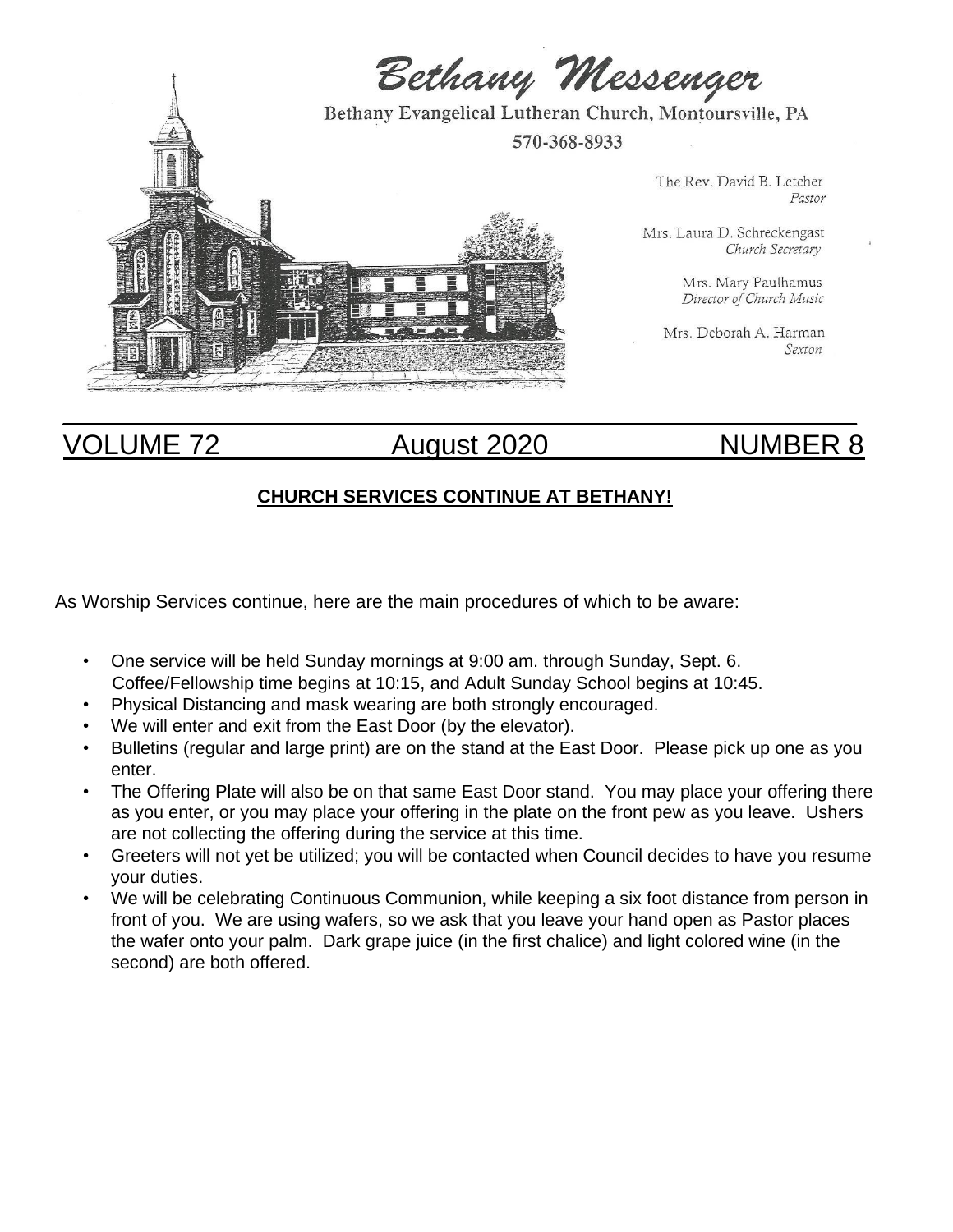# **HOW TO REACH US CONTACTING PASTOR DAVID: At church:** (570)368-8933 email: pastorbethanyNALC@gmail.com **At home:** (570)322-3685 *If leaving a message on the home answering machine, please make sure to at least leave your name when you call. Thank You* **CONTACTING THE CHURCH OFFICE:** (570)368-8933 email:secyBethanyNALC@gmail.com 9:00 am. to 4:30 pm., Monday through Thursday. (570)368-8933 email: secyBethanyNALC@gmail.com **BETHANY'S WEB SITE:** www.BethanyNALC.org **BETHANY'S FACEBOOK PAGE:** www.facebook.com/BethanyNALC.org

-2-



# NEWS **2020 NALC MISSION CONFERENCE HAS BEEN MOVED**

 The 2020 conference was scheduled to be held in Pittsburg in August, has been moved even closer – it is now going virtual! It is being held online on Friday Aug. 7<sup>th</sup> – Saturday Aug. 8<sup>th</sup>. Pastors, delegates, and members are all invited to attend; the cost is FREE for members and nonvoting delegates.

 *For more information (and some informative and inspiring articles as well) go to* www.theNALC.org *to read more!* 

# **CHURCH COUNCIL ACTIONS:**



The Church Council did not meet in July. Their next meeting is Monday, August,  $10<sup>th</sup>$  at 7:15 pm.

# **RECONCILIATION OF BETHANY CHURCH FINANCES**

*The reports for June and July will be in next month's newsletter.* 

# **AUGUST HAPPENINGS**

| <b>Healing Service</b>                         | - Sunday, August 2, 11:45 am.                                              |  |  |
|------------------------------------------------|----------------------------------------------------------------------------|--|--|
|                                                | <b>NALC Virtual Mission Convention</b> - Friday, August 7, 6:00 - 9:00 pm. |  |  |
| - Saturday, August 8, $2:00 - 6:00$ pm.        |                                                                            |  |  |
| <b>Church Council</b>                          | - Monday, August 10, 7:15 pm.                                              |  |  |
| <b>Lifeline Screening</b>                      | - Thursday, August 13, 9:00 am.                                            |  |  |
| <b>Mission Committee</b>                       | - Monday, August 17, 7:15 pm.                                              |  |  |
| <b>Finance Committee with Committee Chairs</b> |                                                                            |  |  |
| - Tuesday, August 18, 7:00 pm.                 |                                                                            |  |  |
| <b>Deadline for Newsletter Items</b>           | - Tuesday, August 18                                                       |  |  |
| <b>Church Picnic</b>                           | - Sunday, August 23, 4:00 pm. at Indian Park                               |  |  |
|                                                | Vespers Service 6:00 pm.                                                   |  |  |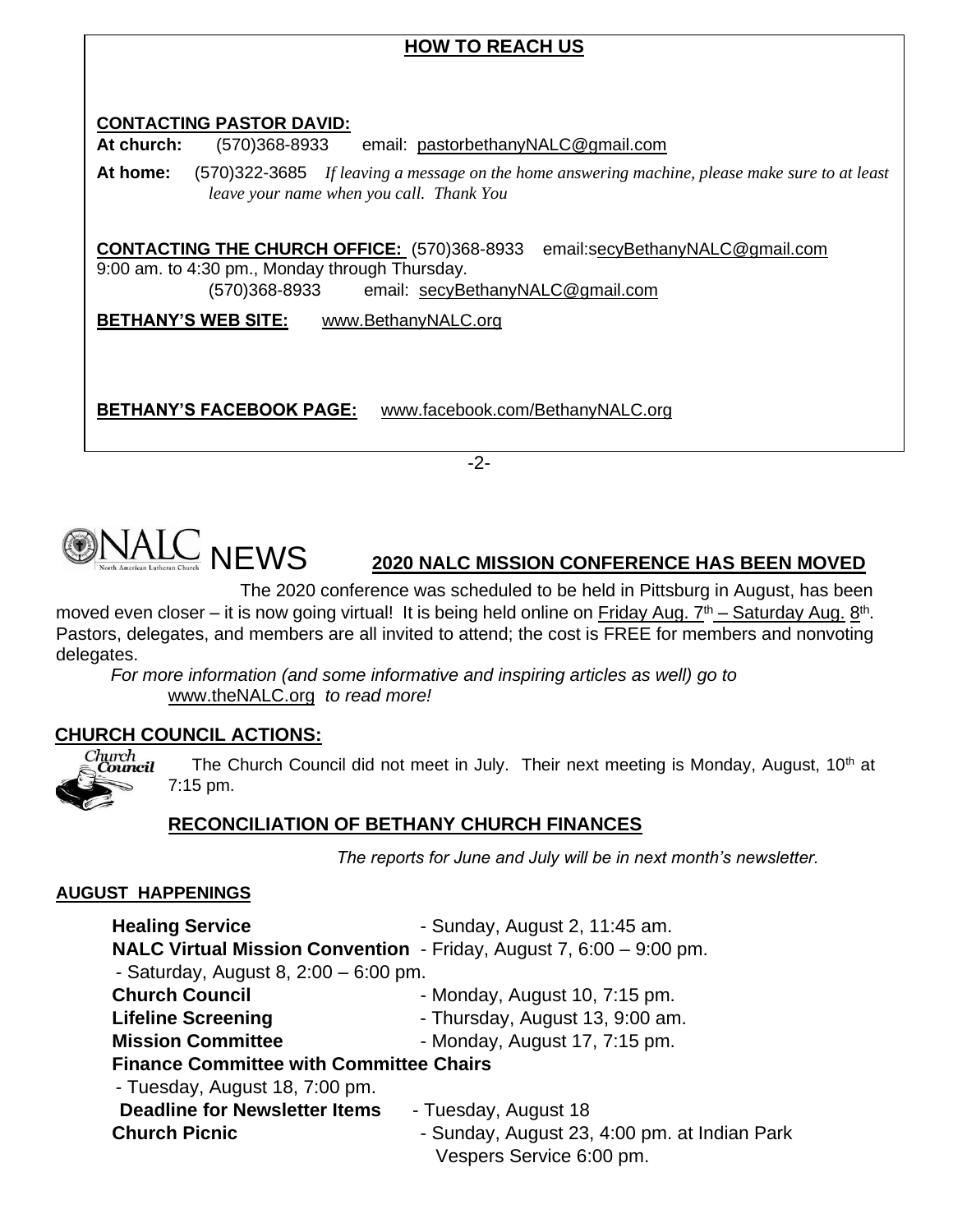| <b>Weekly:</b> | <b>Quilters</b> | - Tuesdays and Thursdays 9 am. |
|----------------|-----------------|--------------------------------|
|                | <b>Prayer</b>   | - Wednesdays at 12 noon        |

-- -- -- -- -- -- -- -- -- -- -- -- -- -- -- -- -- -- -- -- -- -- -- -- -- -- -- -- --

# **HEALING SERVICE - SUNDAY, AUGUST 2**

There will be a Service of the Word for Healing - Sunday, August  $2^{nd}$ , 11:45 am. Please join us.

# **CHURCH PICNIC - SUNDAY, AUGUST 23**

Plan to attend the Church Picnic on Sunday, August 23rd at Indian Park. Plan to meet at 4:00 pm. Bring a dish to share, table service, and beverage. Hot dogs will be provided. A Vespers Service will be held at 6:00 pm. Please make reservations by contacting the church office  $(570)368-8933$  no later than Thursday, August  $20<sup>th</sup>$ .



# **HOMEBOUND COMMUNION FOR THOSE AT HOME**



 Home Bound Communion is available to shut-ins who are at home *(nursing homes and apartments still have many restrictions).* If you desire to have Pastor David stop by, please call the Church Office (570)368-8933.

# **HOSPITAL VISITATION HAS BEEN PERMITTED TO RESUME**

 If you or someone you know is hospitalized (or is planning to be), please notify the Church Office. Please keep in mind that due to HIPAA Laws that hospitals are not permitted to contact individual's home churches, so families, please make sure to keep us informed!

## **BLOODMOBILE NEWS** -3-



A Bloodmobile will be held at our church on Friday, September  $4<sup>th</sup>$  from 1 – 6 pm.

You are encouraged to register online or by phone: RedCrossBlood.org

(800)733-2767, and if possible, do the pre-donation screening and health history online at RedCrossBlood.org/RapidPass.

 Donations overall have been adversely affected by the Coronavirus, but everyone was pleased that 33 units were donated here at Bethany back in June, and we're praying that many will be able to share the gift of life with a donation in September. The generosity of everyone who contributes their gifts of time, support, and/or blood truly makes a huge difference in saving lives!

# **LIFE LINE SCREENINGS**

The screening event postponed in the spring has been rescheduled for Thursday, August 13, beginning at 9:00 am. Additional protocols due to Covid-19 will include:

- Temperature checks will be done at the door. No more than 10 total individuals (including staff and participants) will be allowed at any one time. Social distancing will be followed. Anyone with a temperature of 100.4 or higher will be asked to reschedule.
- A series of questions regarding any current symptoms will be asked.
- Participants (and all employees) will be asked to wear a face mask/covering for the entire visit. Masks/coverings will be provided to those not having one. If a participant cannot or will not wear one, the appointment will need to be rescheduled.
- All surfaces will be disinfected after each participant; participants will be asked to wash/sanitize hands prior to registration.

# **BIBLE AND CHRISTIAN LITERATURE COLLECTION DRIVE**

 Bethany has a new opportunity to help share God's Word with people all over the world. We are going to partner with the ministry project, "Experience Missions" and be one of the local collection points for materials that will be collected and distributed.

They are looking for: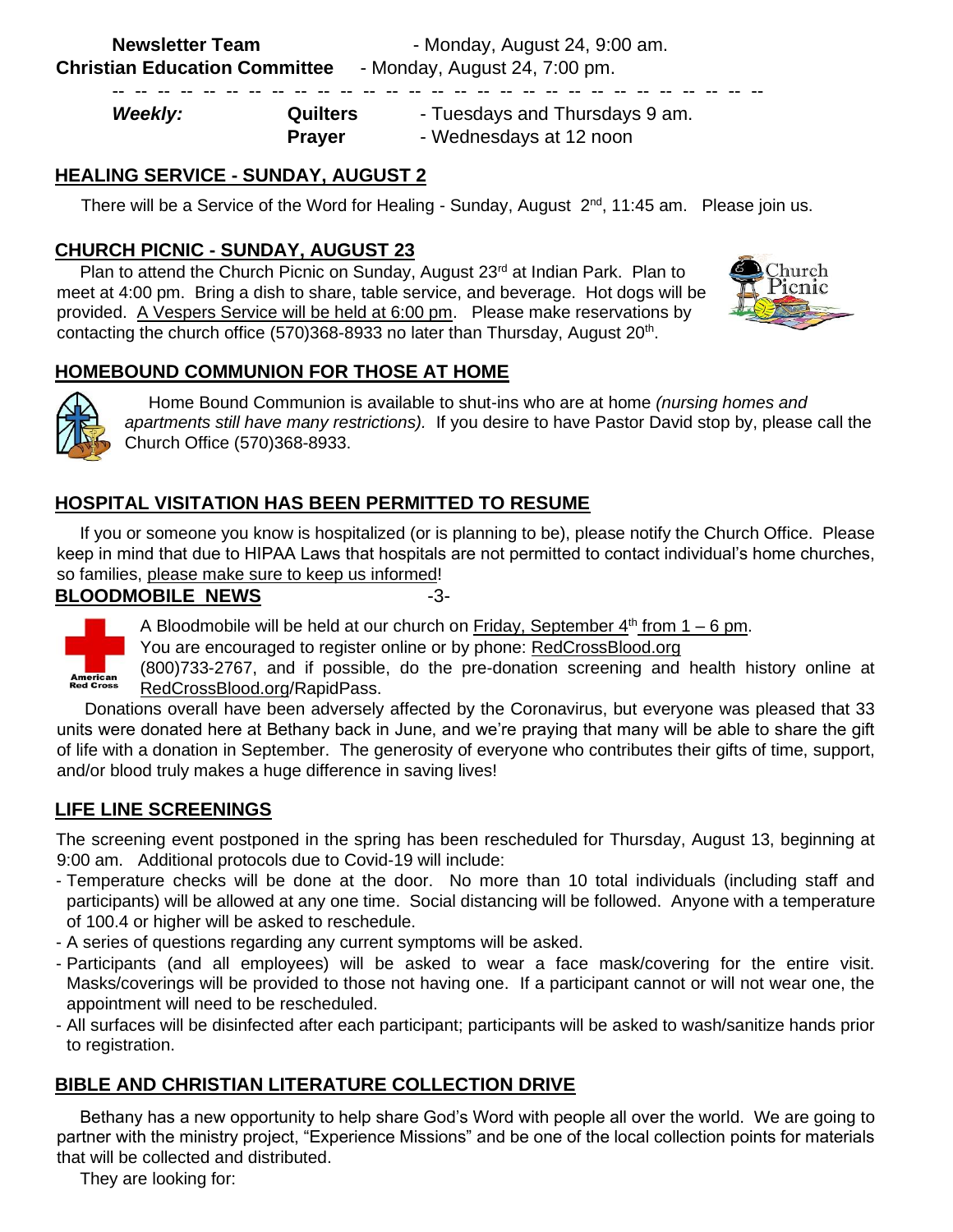Bibles (new and used, NT, Psalms/Proverbs, commentaries, concordances); Bibles on cassette (excellent condition); Christian books (hardback, paperback); Christian magazines (NO Guideposts); Devotionals and tracts; music CDs/DVDs (Christian Contemporary, gospel, hymns); Sunday School & VBS materials; Flannelgraph supplies (flannel storytelling items). Donated items can be brought to the church.

# **BACKPACK BREAKFAST NEWS:**



 Currently, the Montoursville School District is unsure when the Backpack program will be starting back up. It will greatly depend on the needs of the students, and the plans that the District may need to evolve regarding the health crisis. We are being asked to remain flexible as these decisions are being made.

In the meantime, they anticipate needing:

 Oatmeal (1-2 oz. packets); Cream of Wheat (1-2 oz. packets); Boxed Cereal (Individual, 1.5-2 oz); Multigrain Bars; Breakfast Bars; Pop Tarts; Belvita Breakfast Biscuits (1.76 oz.); Cereal Bars (individually packaged).

 *Your response to this project has been a huge blessing to the recipients in the past; we will share the news when this program resumes again!*

#### **EQUIPMENT AVAILABLE**



Equipment is available to borrow during recovering from surgery and for those who may have be experiencing difficulties. We have walkers, canes, equipment for the bathtub and commode are all available. If you have a need, please do not hesitate to talk with one of our staff!

#### **SEWING MACHINES AVAILABLE**

 The Quilting Room has several old sewing machines, some in cabinets, all looking for good homes. They haven't been used in a long time, so will need some servicing. If interested, contact Barb Winchester (570)244-6681.

-4-

#### **FOOD PANTRY NEEDS - PLEASE CONSIDER DONATING:**

Soups, canned stews, tomato sauce; cereal, oatmeal, Pop Tarts; peanut butter, jellies/jams; canned fruits, vegetables, meats; pastas (all varieties), ramen; pickles, olives, dressings; mac-ncheese, microwave dishes; juices, healthy snacks; ketchup, mustard, mayonnaise. **You may drop off items at the church and they will be delivered to the pantry!** 

YOU give them<br>something  $\overline{a}$  to eat. Mt 14:16

 *The Food Pantry folks are so thankful for all of your contributions of food and financial assistance, especially during this time which has been especially difficult for many families!* 

#### **PASTOR'S DISCRETIONARY FUND**

 Donations to replenish Pastor's Discretionary would be especially appreciated, as there have continued to be greater needs and requests over the last few months. If you would like to donate, please make your check out to Bethany Lutheran Church, and mark the memo line: "Pastor's Fund." Your continued generosity blesses others greatly.

#### **SHEPHERD OF THE STREETS NEWS**

 This Christian Ministry has an emphasis on medical issues that abruptly invade people's lives. They assist with payments for medicine, supplies, and transportation, and help individuals and families coping with immediate and long-term afflictions. Morris Smith, the long-time Shepherd of the Streets, will be retiring at the end of the summer. The United

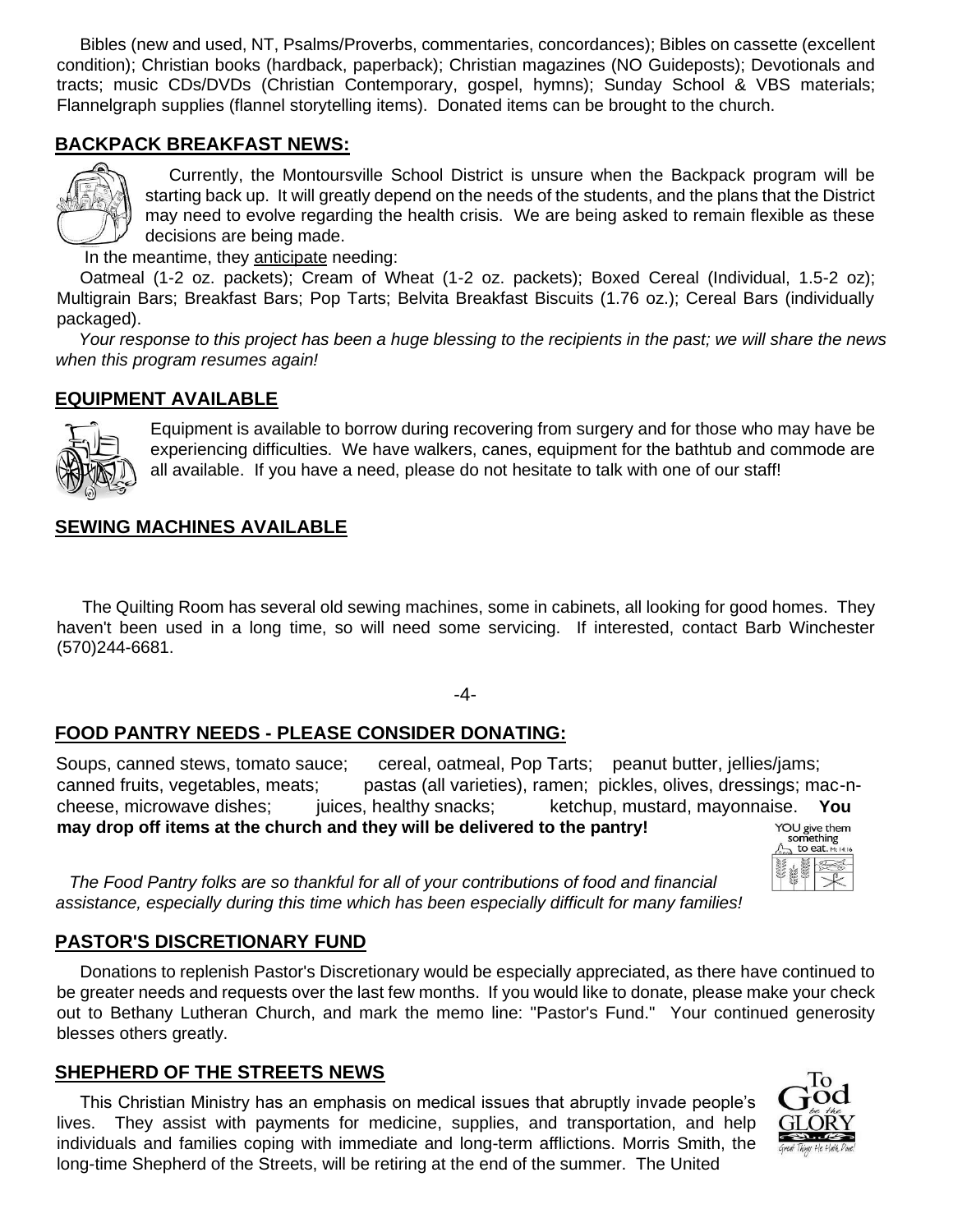Churches greatly acknowledge Dr. Smith's service and commitment to those whose lives have been affected by hunger, homelessness, unemployment, and with health issues. They ask for us to "join in sincere prayer and cooperation that this special ministry will continue".

 *Please consider giving financial support or donating any of the following, full sized items:* Toothpaste and toothbrushes, shaving cream and razors, shampoo and conditioner towels and wash cloths, soap, deodorant, and combs bedding and blankets baby items: diapers, baby shampoo, baby oil, baby Q-tips, baby wipes, baby powder tissues, toilet paper, paper towels; women's hygiene products

### **BIBLES FOR PRISON**



 Bibles for Prison are always needed. The Lycoming County Prison Chaplain reports that the number of inmates attending Bible study continues to grow, and requests for Bibles has increased. Donations to help buy Bibles would also be appreciated. Please mark your check "Bibles." Thank you.

#### **YOKEFELLOW PRISON MINISTRY**

 Yokefellow Prison Ministry is in need of volunteers. As more establishments are reopening, please consider how you could be a part of this ministry along with others? Contact the Yokefellow Office (570)326- 6868 if you would like more information.

## **PROJECT LINUS – STILL MAKING BLANKETS**

 We are still sharing our knitting, crocheting, and quilting gifts with others by making blankets of all sizes (baby, children, adult) for those with cancer or going through traumatic experiences at hospitals. You may bring these items to the Church Office.

# **NEED A COAT, TAKE ONE; HAVE A COAT, LEAVE ONE**

We still have our special donation coat rack in the foyer area by the Broad Street glass doors. If you have a coat (or many!) for which you no longer need, please consider adding to our supply. We are accepting children's and adult's sizes for all seasons; we also have a bin for hats, mittens, scarves, and gloves. We appreciate every donation, as there continues to be a great deal of turnover. If you know anyone in need of a coat or jacket, please remind them of our supply; it is a beautiful way of sharing care, by keeping others warm and dry!

## **SEPTEMBER NEWSLETTER**

 If you would like something to be included in the next newsletter, we would love to make that happen! Please keep in mind that the deadline is Tuesday, August  $18<sup>th</sup>$ , 4:30 pm. You may reach us: (570)368-8933 secyBethanyNALC@gmail.com or drop

off the article/submission at the office.

# **UPDATED DIRECTORIES AVAILABLE**

 Updated address/phone directories (purple covers) were printed in the spring and are still available at the church. If you would like one, you are welcome to pick one up at the church, or give the office a call and one can be mailed to you.

*G* Thank You for all of the **GRATITUDE G** graduation cards. Your

thoughtfulness is greatly *Thank you* to the appreciated. All of you congregation for the beautiful brightened my day. flowers celebrating our *Jennie Brouse* anniversary. And thanks to

Arlene Klepper for delivering *Thanks* goes to

> D o n a n d

> > t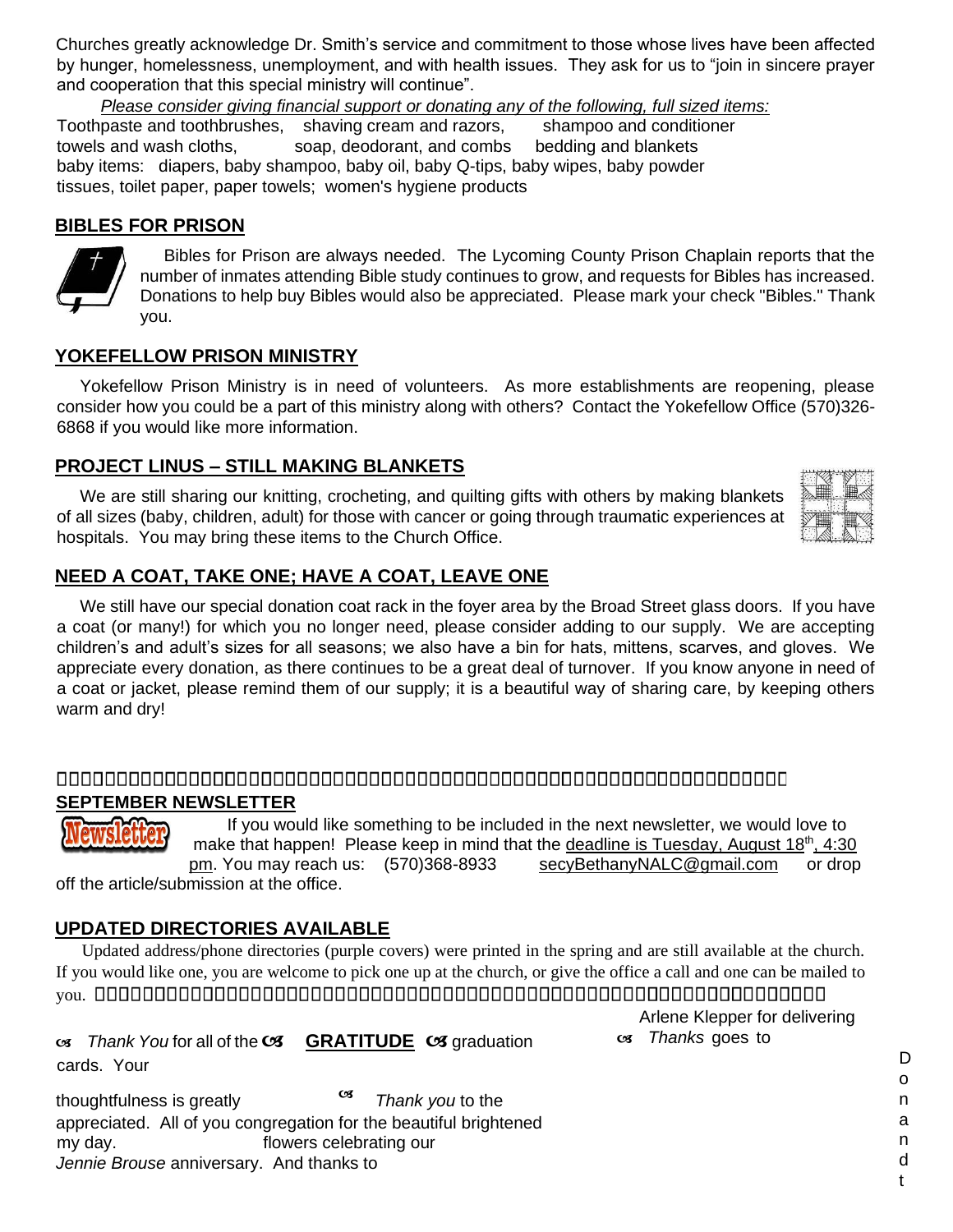Kathie Snauffer for the purchase

hem. Sincerely,

*Spitler* of the new Paschal candle.

 *Phil and Theresa* 

 Pastor David and Betty would like to *thank you* for the sympathy cards sent to us in the death of David's brother. We really appreciated them.

 *Thank You* for the lovely flowers and cards. They made my day special. *Marjorie Fantaskey*

# **REMEMBERING OUR SENIORS AT HOME**